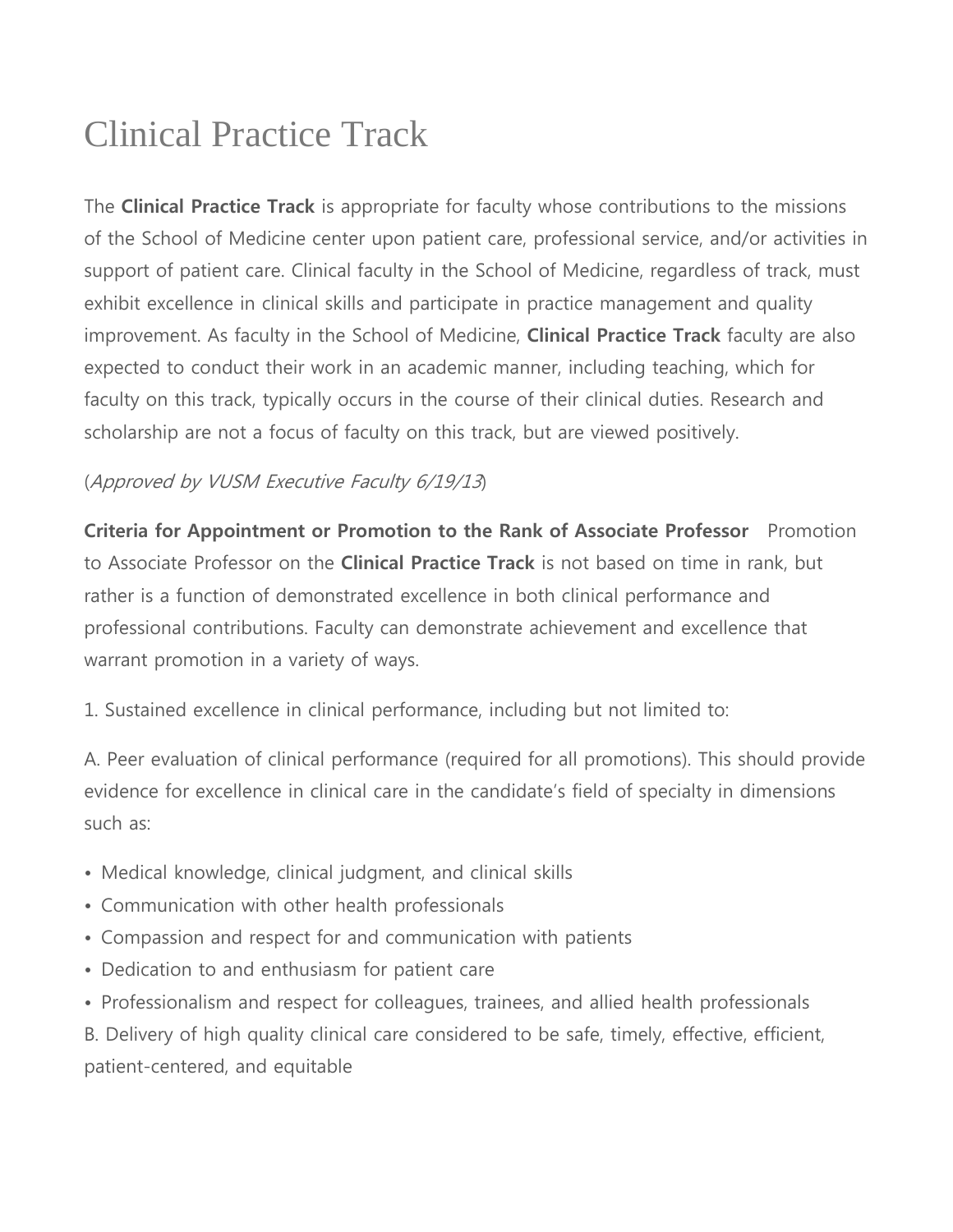C. Performance on measures of patient and/or colleague satisfaction

D. Outstanding clinical productivity

E. Contributions to clinical services (i.e. informatics support, documentation, compliance and billing leadership)

F. Awards for clinical practice

G. Reputation for excellence (e.g. pattern of referrals, requests to provide clinical opinions on challenging cases, excellence in clinical outcomes)

H. Other contributions in the clinical realm that demonstrate excellence

2. Professional contributions that benefit the Department, School, patients, or the faculty member's field, expressed in one or more of the following domains:

A. Administration and Leadership. Examples of contributions may include, but are not limited to:

- Significant service on departmental or institutional committees (i.e. chair or special role)
- Significant contributions in an administrative or leadership role
- Directorship of clinical programs
- B. Patient Outcomes and Quality Improvement. Examples include, but are not limited to:
- Participation in development of guidelines or critical pathways
- Development of programs or introduction of new methods
- Achievement in quality and process improvement projects/programs
- Consultation with industry, government, or other academic institutions

C. Education of Patients and Service to the Community. Examples include, but are not limited to:

- Service in community organizations that enhance health (e.g. health-related communitybased organizations, campus-community partnerships that serve the community)
- Community service of a clinical nature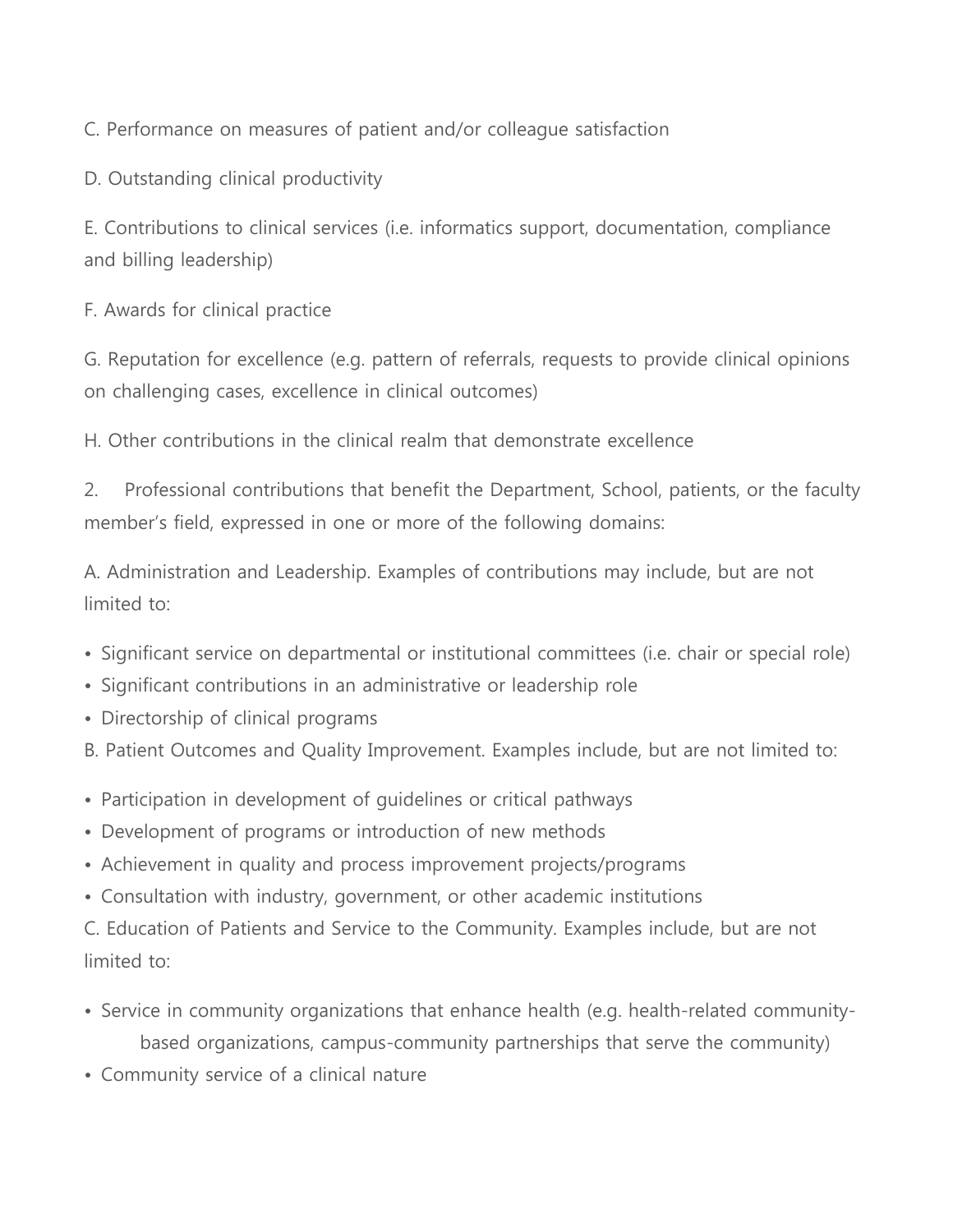- Health related advocacy (e.g. testimony in local, state, or national government) D. Service to the Field. Examples include, but are not limited to:
- Service or leadership roles in local, regional, or national professional organizations
- Delivery of continuing medical education or community education (e.g. presentations, media)
- Reviewing articles for academic journals
- E. Academic Contributions. Examples include, but are not limited to:
- Excellence in teaching demonstrated by strong teaching evaluations or teaching awards
- Scholarly publications (i.e. case reports, contributions to manuscripts)
- Development and/or delivery of clinical education programs for students, professionals, or community
- Participation in clinical trials as an investigator/co-investigator, regular referral of patients
- Special contributions in other areas which further the mission of the Department, School, or University

Promotion to Associate Professor on this track may be considered when the faculty member has demonstrated sustained excellence in clinical performance and distinguished professional contributions in at least one domain (i.e. Patient Outcomes/Quality Improvement or Professional Service). Promotion to Associate Professor should be supported by evidence of a presence and reputation outside the Medical Center.

**Appointment and Promotion to Professor** Promotion to full Professor on the **Clinical Practice Track** may be considered when the faculty member has demonstrated sustained excellence in clinical performance and distinguished professional contributions in at least two domains or extraordinary contributions in one domain. Promotion to Professor must be supported by evidence of a presence and reputation on a regional or national level.

## Supporting Documentation

1. **Standardized Form of the Curriculum Vitae** The Committee on Faculty Appointments and Promotions has developed a [standard form of the curriculum vitae](https://medschool.vanderbilt.edu/faculty/required-format-curriculum-vitae) that must be used